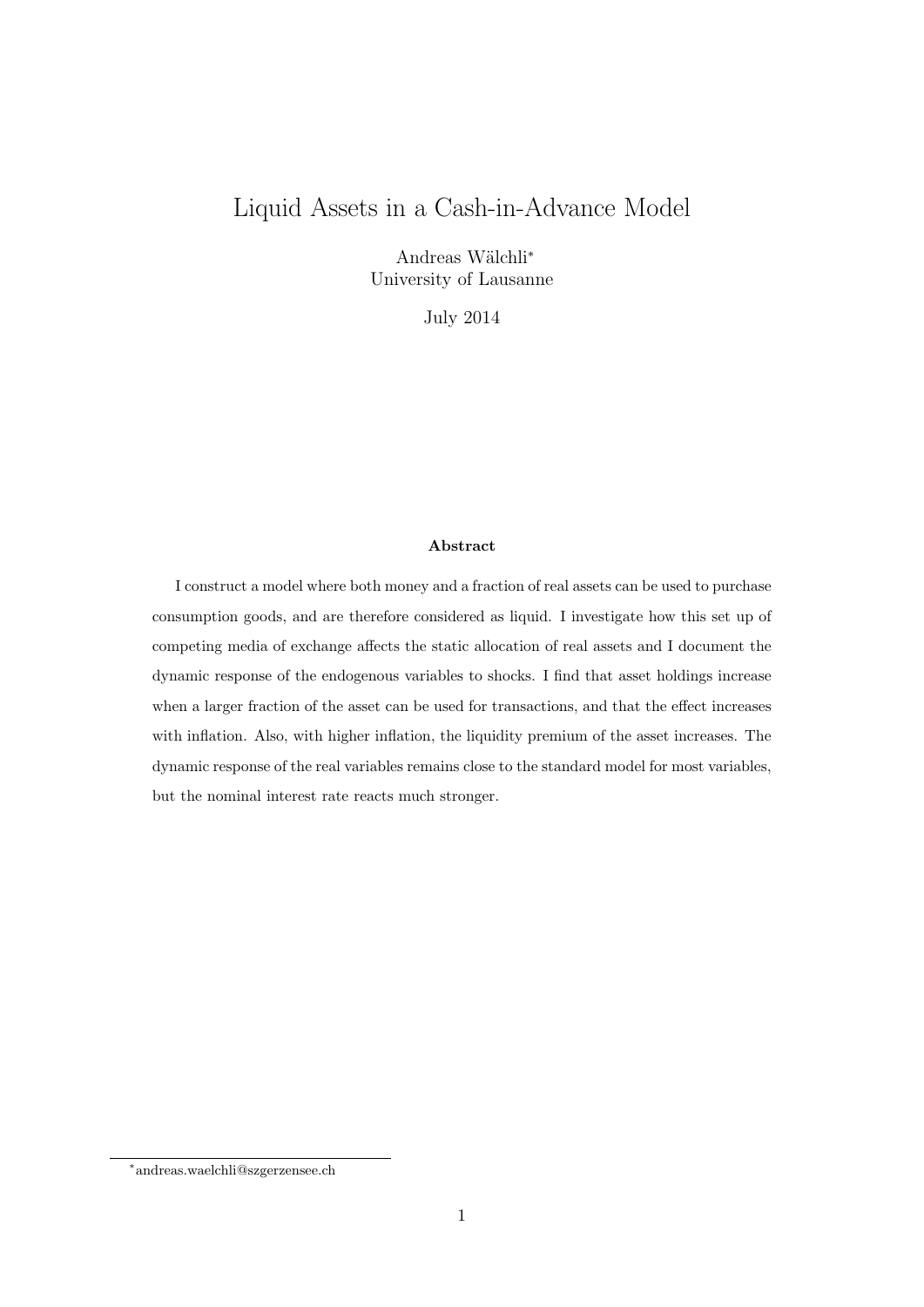### 1 Introduction

The analysis of monetary policy and the interaction between real and nominal variables have long been a subject of study in macroeconomics. To discuss monetary policy, nominal features and liquidity issues, money has to be introduced into general equilibrium macro models. One way to do so is to impose that money is required to purchase consumption goods, a framework known as cash-in-advance models.

The cash-in-advance is a useful framework to model monetary policy at the aggregate level. The model has initially been introduced by Lucas (1982) in order to study the determination of prices, interest rates, and exchange rates. In the present paper, the cash-in-advance constraint serves to model the existence of money in a stripped-down version of the real business cycle model.

The reason to use a cash-in-advance model instead of the now widely adopted New Keynesian framework lies in the fundamental role that money plays in the two frameworks. In the New Keynesian context, money is a unit of account, and arises because of the nominal rigidities in the models, most often because of price and/or wage stickiness. Such a model is of limited use when trying to model the liquidity of assets.

Although there exist numerous extensions of the original model proposed by Lucas (1982), there is no model which allows that at least a fraction of real assets can be used in transactions. This paper aims to answer the question how the static allocation and dynamic response to shocks of the model change once a real asset with some degree of liquidity is being introduced. Throughout the paper I use the term liquidity to describe the ability to purchase consumption goods. In other words, a liquid asset provides liquidity services to its holder. In equilibrium then, an asset will not only be valued according to its fundamental value (the discounted future payoffs). Instead, also the fact that the asset can be used in transactions will be valued, potentially leading to a liquidity premium.

The original version of the CIA model assumes that agents can only use real money balances taken over from the last period to purchase goods in the current period. In the model proposed by Lucas (1982), the bond market opens first and then the goods market opens. So, agents allocate their portfolio between cash and bonds at the beginning of each period, after observing any current shocks but prior to purchasing goods. In this model, households would never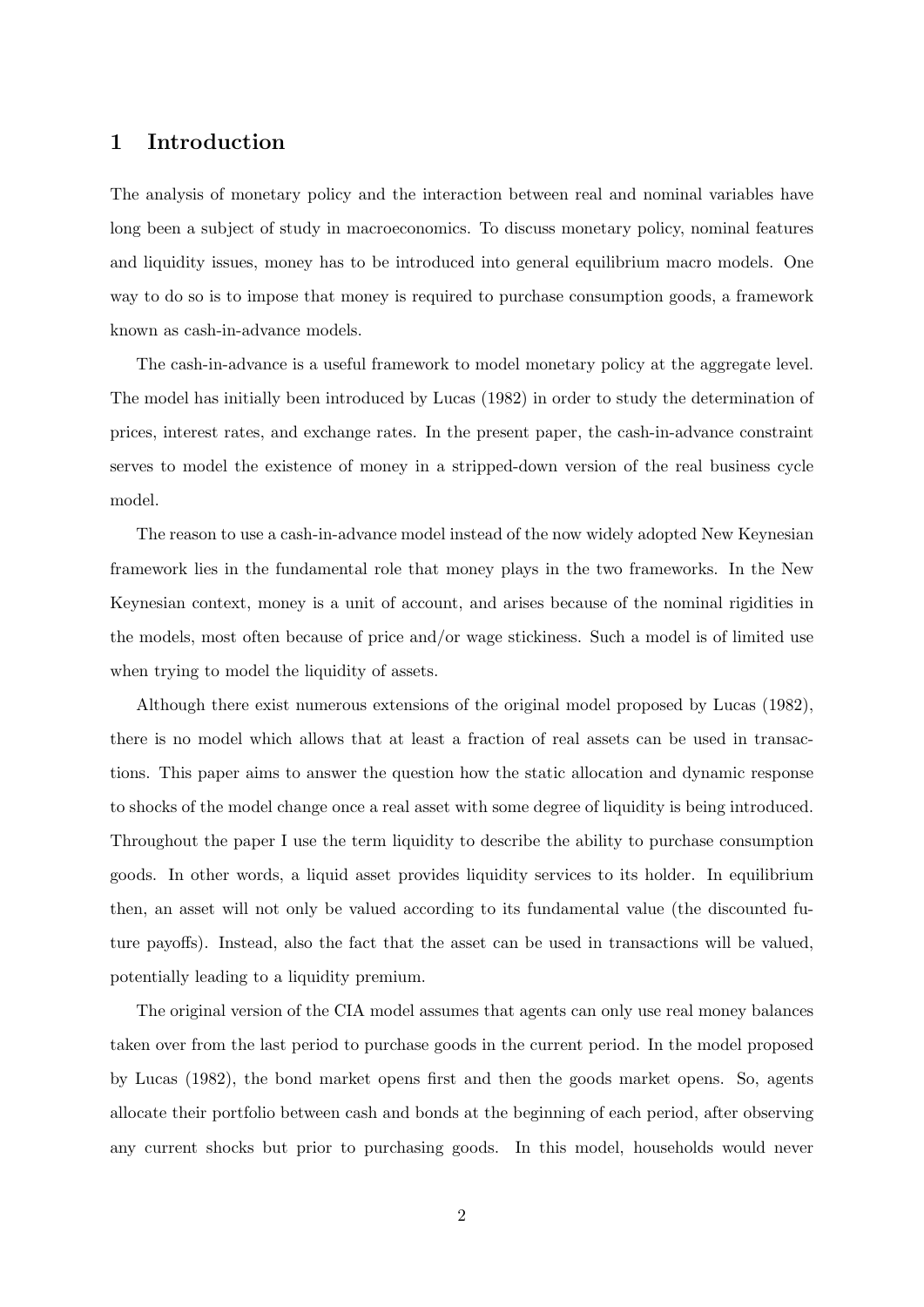bring excessive cash to the next period, and thus the cash-in-advance constraint always binds. Svensson (1985) changed the timing of the model slightly, and he assumes that the goods market opens before the bond market. Therefore, for precautionary reasons, the household brings too much money to the next period, sometimes leading to a slack cash-in-advance constraint. In this paper I adopt the version proposed by Lucas (1982).

Lucas and Stokey (1987) analyse a model where the use of money is motivated by the introduction of a cash-in-advance constraint only for a subset of consumption goods. The distinction of cash and credit goods leads to a time-varying velocity of money. Since the household have to use cash for the cash good, they lose the interest rate. If the interest rate is high, the household tends to consume more of the credit good.

An analysis similar to this paper is led by Lagos and Rocheteau (2008), who consider an environment where money and capital act as competing media of exchanges. Different than in this paper, the authors employ a search-theoretic approach to introduce the potentially beneficial role of money. They establish the conditions under which fiat money can be valued, that is when a monetary equilibrium exists. If the condition is satisfied, then liquid capital is being traded at a liquidity premium in the nonmonetary equilibrium.

However, the discussion about productive assets that are used as means of transactions dates back to earlier research. For example, Sargent and Wallace (1983) study the efficiency of commodity money systems, investigate which assets may naturally emerge as commodity money and how the commodity money competes with (interest-bearing) inside money.

There are also real world examples where productive assets have been used as currency. Einzig (as cited in Lagos and Rocheteau, 2008) finds that "Goats and cattle were until comparatively recently the principal currency of a large part of Kenya." Also metal coins could be considered as assets which were either used in the production process or served as medium of exchange in transactions.

The paper is organised as follows. In section 2 I present the model and discuss the differences compared to the simple cash-in-advance model. In section 3 I let the liquidity parameter to fluctuate over time and discuss the implications of the model.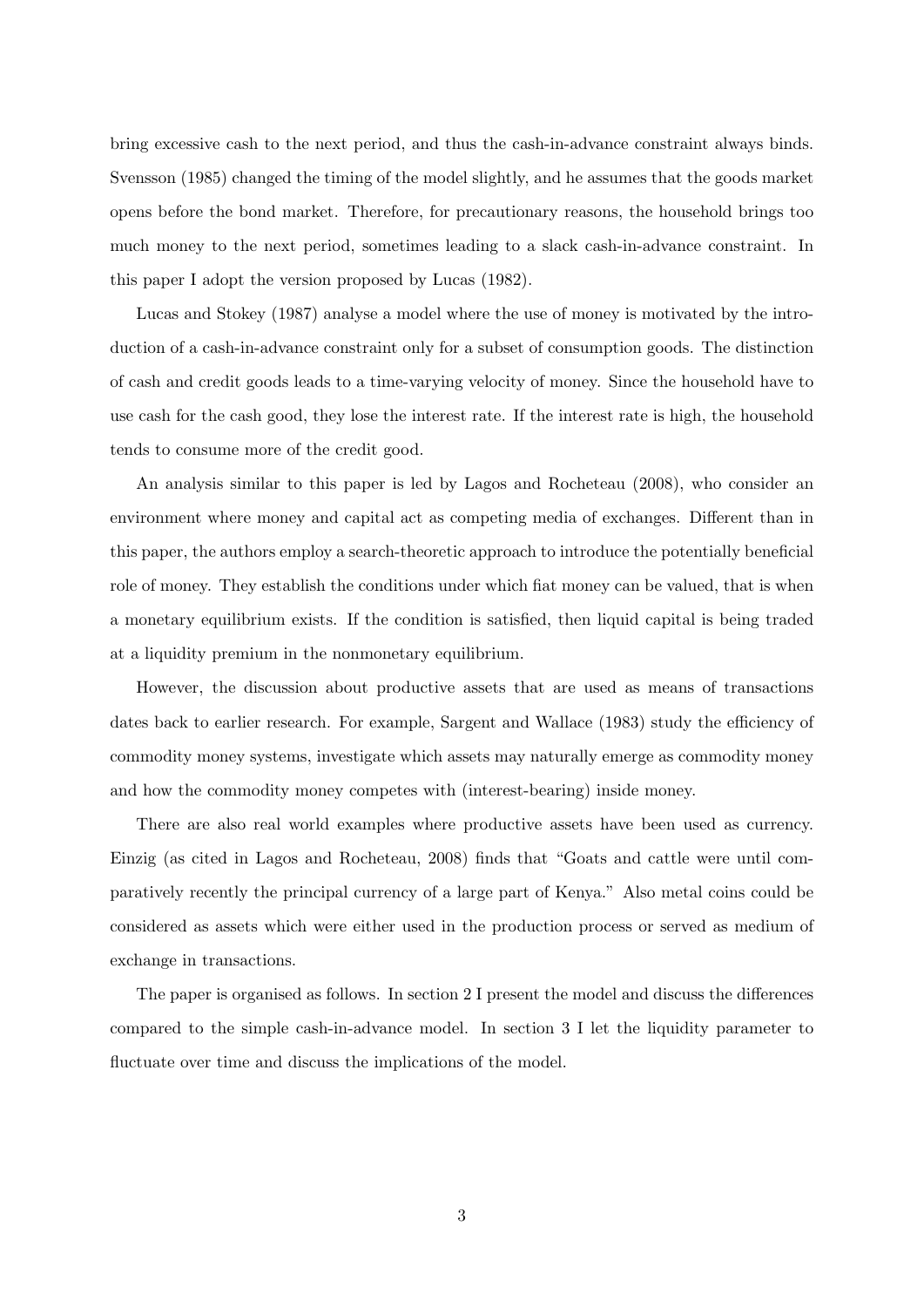### 2 Model

There is one representative household that lives forever. Time is discrete. The household maximizes its lifetime utility

$$
U = \max \sum_{t=0}^{\infty} u(c_t)
$$
 (1)

with  $u(c) = \log(c)$  where  $c_t$  is real consumption. The household owns a technology which produces output y. The production function is  $y = f(a)$  and requires as input real asset, a. I will use the production function  $f(a) = za^{\kappa}$ , with  $0 < \kappa < 1$ , where z is a measure of productivity and follows the AR(1) process

$$
\log z_t = \rho_z \log z_{t-1} + \varepsilon_t^z \tag{2}
$$

The stock of real assets depreciates at rate  $\delta$  and depreciation occurs after production takes place. Furthermore, the household can acquire risk-free nominal bonds  $B_{t+1}$  in period t, which yield  $(1 + i_{t+1})B_{t+1}$  in the next period. Finally, in period t the household also chooses to bring the amount of money,  $M_{t+1}$ , to the next period.

The household's period  $t$  budget constraint is then

$$
c_t + \frac{M_{t+1}}{P_t} + \frac{B_{t+1}}{P_t} + a_{t+1} = f[(1-\phi)a_t] + (1-\delta)a_t + \frac{M_t}{P_t} + (1+i_t)\frac{B_t}{P_t} + \tau_t
$$
(3)

where  $P_t$  is the price level in period t and  $\tau_t$  are transfers. The parameter  $(1 - \phi)$  will be explained further down.

The cash-in-advance (CIA) constraint differs from the standard CIA model described by Lucas (1982) and Svensson (1985). Here, I implement a further element, not present in the existing forms of CIA models. To model the assumption that the asset also provides liquidity services, I allow a fraction  $\phi$  of the asset being used for purchases of the current period consumption. Then, the cash-in-advance constraint is

$$
c_t \le M_t/P_t + \phi a_t \tag{4}
$$

where  $0 < \phi < 1$  measures the fraction of the asset that is immediately available for purchases. However, as the budget constraint in Equation (3) highlights, the amount of the asset which is used for purchases is no longer available for productive purposes, hence  $f[(1-\phi)a_t]$ . Therefore,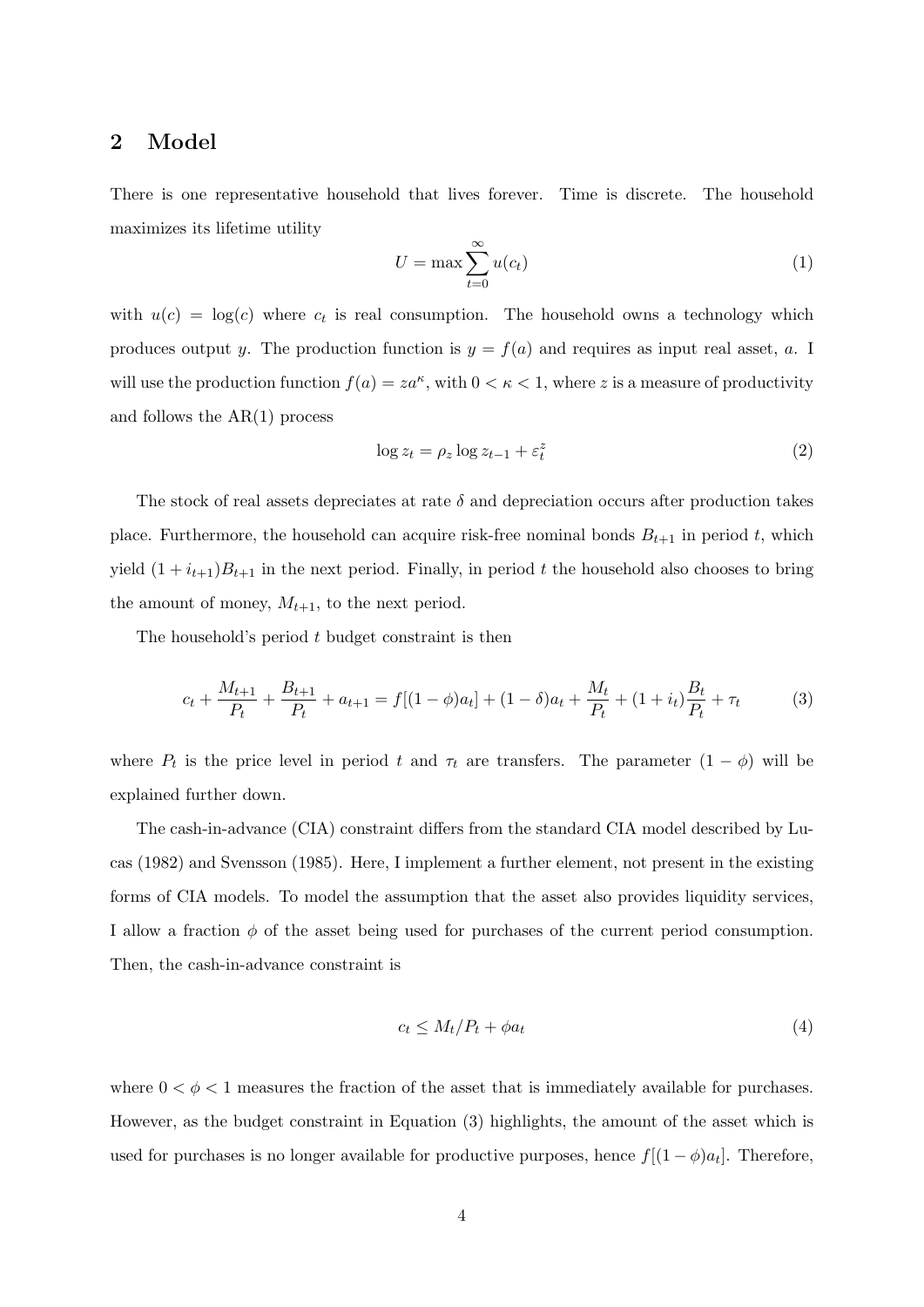there is a trade-off between the productive and the liquidity providing usage of the asset. The reason for this is the timing convention. I assume that in order to purchase goods, the agent has to put down the amount the purchase requires, and only then production takes place. At this point, the asset which is used for the purchase can not be used in the production process.

The Bellman equation for this problem is

$$
V(a_t, M_t, B_t) = u(c_t) + \beta E_t V(a_{t+1}, M_{t+1}, B_{t+1})
$$
  
+  $\lambda_t \left\{ f[(1-\phi)a_t] + (1-\delta)a_t + \frac{M_t}{P_t} + \tau_t + (1+i_t)\frac{B_t}{P_t} - c_t - \frac{M_{t+1}}{P_t} + \frac{B_{t+1}}{P_t} - a_{t+1} \right\}$   
+  $\mu_t [c_t - M_t/P_t - \phi a_t]$  (5)

The first-order conditions

$$
\bullet \ \ c_t
$$

$$
\frac{1}{c_t} = \lambda_t + \mu_t \tag{6}
$$

 $\bullet$   $a_{t+1}$ 

$$
\lambda_t = \beta V_a(a_{t+1}, m_{t+1}, b_{t+1})
$$

 $\bullet$   $B_{t+1}$ 

$$
\frac{\lambda_t}{P_t} = \beta V_b(a_{t+1}, m_{t+1}, b_{t+1})
$$

 $\bullet$   $M_{t+1}$ 

$$
\frac{\lambda_t}{P_t} = \beta V_m(a_{t+1}, m_{t+1}, b_{t+1})
$$

and the following envelope conditions

$$
V_a(a_t, M_t, B_t) = \lambda_t \left[ (1 - \phi) f'[(1 - \phi)a_t] + (1 - \delta) \right] + \mu_t \phi
$$

$$
V_b(a_t, M_t, B_t) = \frac{\lambda_t}{P_t} (1 + i_t)
$$

$$
V_m(a_t, M_t, B_t) = \frac{\lambda_t + \mu_t}{P_t}
$$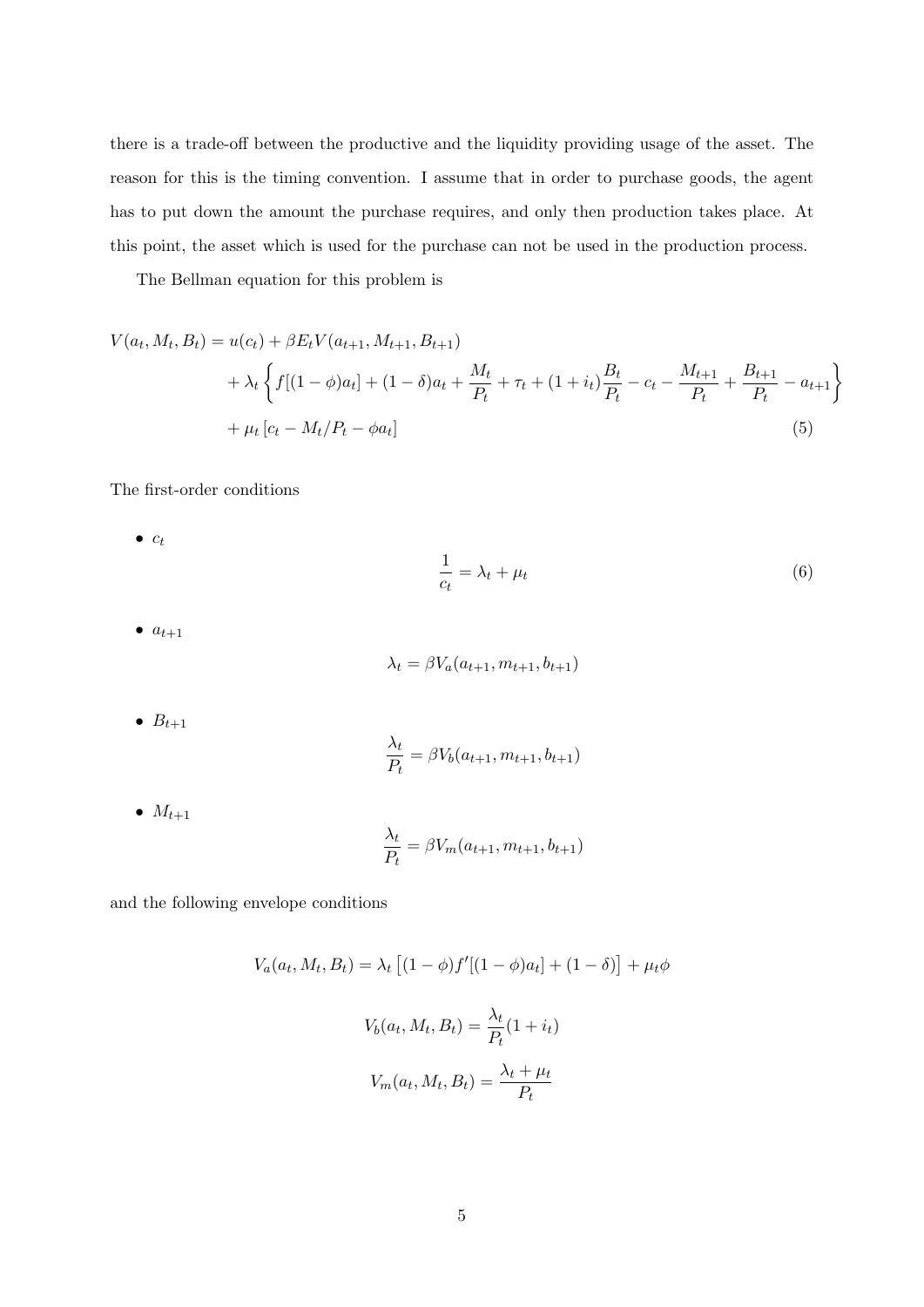Combining the FOCs of  $a, B$ , and  $M$  together with the respective envelope conditions yields

$$
\lambda_t = \beta \lambda_{t+1} \left[ (1 - \phi) f'[(1 - \phi)a_t] + (1 - \delta) \right] + \beta \mu_{t+1} \phi \tag{A}
$$

$$
\lambda_t \Pi_{t+1} = \beta \lambda_{t+1} (1 + i_{t+1}) \tag{B}
$$

$$
\lambda_t \Pi_{t+1} = \beta \left[ \lambda_{t+1} + \mu_{t+1} \right] \tag{M}
$$

where  $\Pi_{t+1} = \frac{P_{t+1}}{P_t}$  $\frac{t+1}{P_t}$  is the gross inflation rate between periods t and  $t+1$ .

Equation (A) describes the inter-temporal trade-off between renouncing on one unit of wealth today and investing it into the real asset. Tomorrow, the real asset has a return from the production usage, plus the non-depreciated amount. In addition, the real asset also relieves tomorrow's cash-in-advance constraint, measured by  $\mu_{t+1}$ .

Similarly, Equation (B) describes the inter-temporal trade-off for the nominal bond. Investing one unit in the nominal bond today yields  $(1 + i<sub>t+1</sub>)$  units tomorrow. Since the bond is nominal, it is being discounted by the gross inflation rate  $1/\Pi_{t+1}$ .

Finally, Equation (M) describes the trade-off for money. Although money does not yield any return, it also relieves the cash-in-advance constraint. Again, since it is a nominal asset, it is being discounted by the gross inflation rate.

#### 2.1 Equilibrium

Equilibrium is defined as the set of functions  $\langle c(\cdot), a(\cdot), M(\cdot), P(\cdot), i(\cdot), \lambda(\cdot), \mu(\cdot)\rangle$  which satisfy the FOC with respect to  $c_t$  (Equation  $(6)$ ), the intertemporal Equations  $(A)$ ,  $(B)$ , and  $(M)$ , the CIA constraint described in Equation (4), the market clearing constraint for the asset:

$$
c_t + a_{t+1} = f[(1 - \phi)a_t] + (1 - \delta)a_t \tag{7}
$$

and the description of monetary policy, which is assumed to be passive:

$$
\log M_{t+1} - \log M_t = (1 - \rho_m)\theta + \rho_m (\log M_t - \log M_{t-1}) + \varepsilon_t^m
$$
\n(8)

with  $0 < \rho_m < 1$ . The nominal variables are not stationary because money supply M grows at a constant rate. However, dividing all nominal variables through the price level yields stationary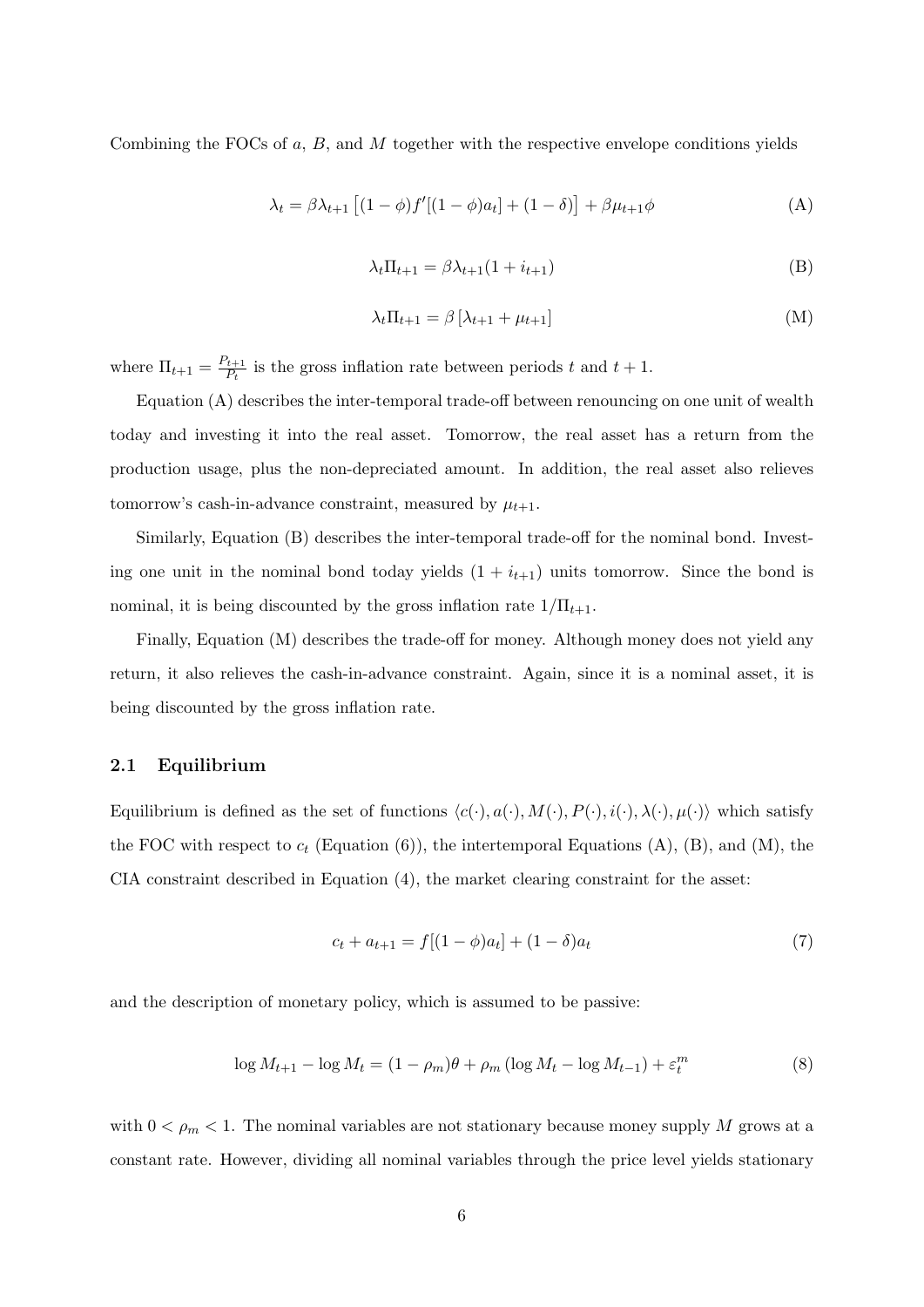values. By adding and subtracting  $\log P_{t+1} - \log P_t$  on the left hand side of Equation (8) and  $\rho_m$  (log  $P_t$  – log  $P_{t-1}$ ) the nominal variables can be transformed into real variables.

$$
(\log M_{t+1} - \log P_{t+1}) - (\log M_t - \log P_t) + (\log P_{t+1} - \log P_t) =
$$
  

$$
(1 - \rho_m)\theta + \rho_m [(\log M_t - \log P_t) - (\log M_{t-1} - \log P_{t-1}) + (\log P_t - \log P_{t-1})] + \varepsilon_t^m
$$
  

$$
\log m_{t+1} - \log m_t + \pi_{t+1} = (1 - \rho_m)\theta + \rho (\log m_t - \log m_{t-1} + \pi_t) + \varepsilon_t^m
$$
 (9)

where  $\pi_{t+1} = \Pi_{t+1} - 1$  is the net inflation rate between periods t and  $t + 1$ .

#### 2.2 Steady State

Since the model can not be solved analytically, it is necessary to linearise the model around the steady state. This section describes how the steady state is derived and some of its properties. Since the model describes a closed economy, outstanding bonds have to be zero in steady state, so  $B = 0$ . From the law of motion of productivity z, described in Equation (2), the steady state value of z is derived

$$
\log z_t = \rho_z \log z_{t-1} + \varepsilon_t^z
$$
  

$$
z = 1
$$
 (10)

The money supply described in Equation (9) determines the (net) inflation rate  $\pi$ . From the law of motion of the money supply

$$
\log m_{t+1} - \log m_t + \pi_{t+1} = (1 - \rho_m)\theta + \rho (\log m_t - \log m_{t-1} + \pi_t) + \varepsilon_t^m
$$

So for  $m_t = m_{t-1}$ , it has to be that  $\pi = \theta$ , that is inflation is equal to the growth rate of money supply. Since the (nominal) money supply  $M_t$  grows at a constant rate, the newly printed money has to be distributed amongst the household. In particular, the transfers to the household in steady state are

$$
\tau = m\theta \tag{11}
$$

The price level  $P$ , and therefore the amount of real money balances  $m$  will be determined by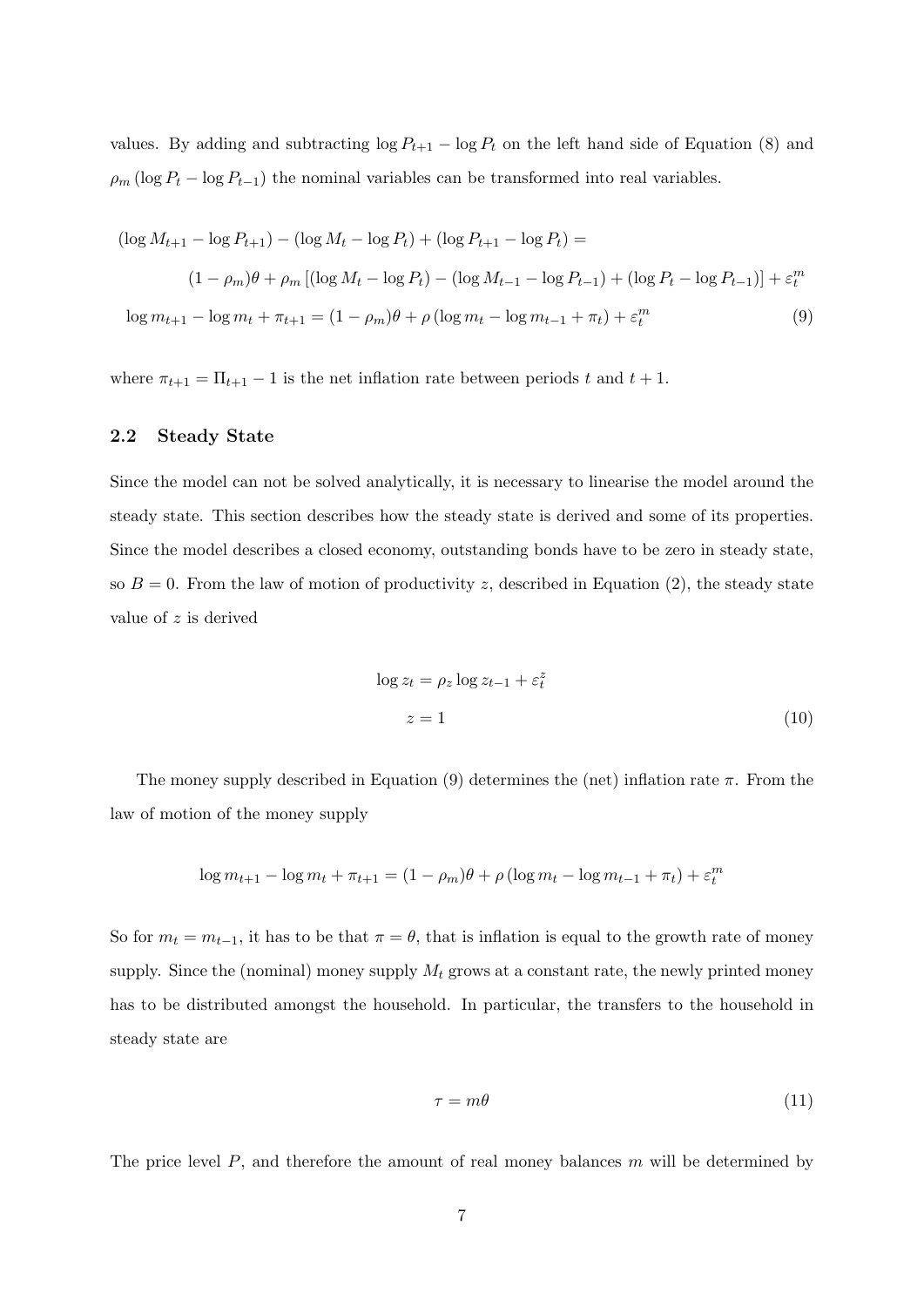the cash-in-advance constraint.

In steady state, Equation (A) is

$$
\lambda = \beta \lambda \left[ (1 - \phi) f'[(1 - \phi)a] + (1 - \delta) \right] + \beta \mu \phi \tag{12}
$$

and can be combined with Equation (M) to eliminate the Lagrange multipliers

$$
1 = \beta \left[ (1 - \phi) f'[(1 - \phi)a] + (1 - \delta) \right] + \phi(\Pi - \beta)
$$
 (13)

As  $f'[(1-\phi)a] = \kappa z [(1-\phi)a]^{\kappa-1}$ , the expression for real assets in steady state is

$$
a = (1 - \phi)^{\frac{\kappa}{1 - \kappa}} \left[ \frac{\beta \kappa z}{1 - \phi(\Pi - \beta) - \beta(1 - \delta)} \right]^{\frac{1}{1 - \kappa}}
$$
(14)

Compared to the standard cash-in-advance constraint model without labour decision, the level of assets now depends on the inflation rate Π. Also, a in steady state depends on the newly introduced parameter  $\phi$ . I will discuss the comparative statics in the following subsection.

From the resource constraint, and knowing  $\alpha$  from Equation (14), one can then derive the level of consumption in steady state.

$$
c = f[(1 - \phi)a] - \delta a \tag{15}
$$

Combining the first-order condition with respect to consumption (Equation (6)) together with Equation (M) and using Equation (15) yields the Lagrange multiplier  $\lambda$ .

$$
\lambda = \frac{\beta}{\Pi} \frac{1}{c} \tag{16}
$$

Then, using again Equation (6),

$$
\mu = \lambda - \frac{1}{c} \tag{17}
$$

Comparing this to the above expression of  $\lambda$  highlights that the cash-in-advance constraint is binding whenever  $\Pi > \beta$ , that is, whenever inflation exceeds the discount rate.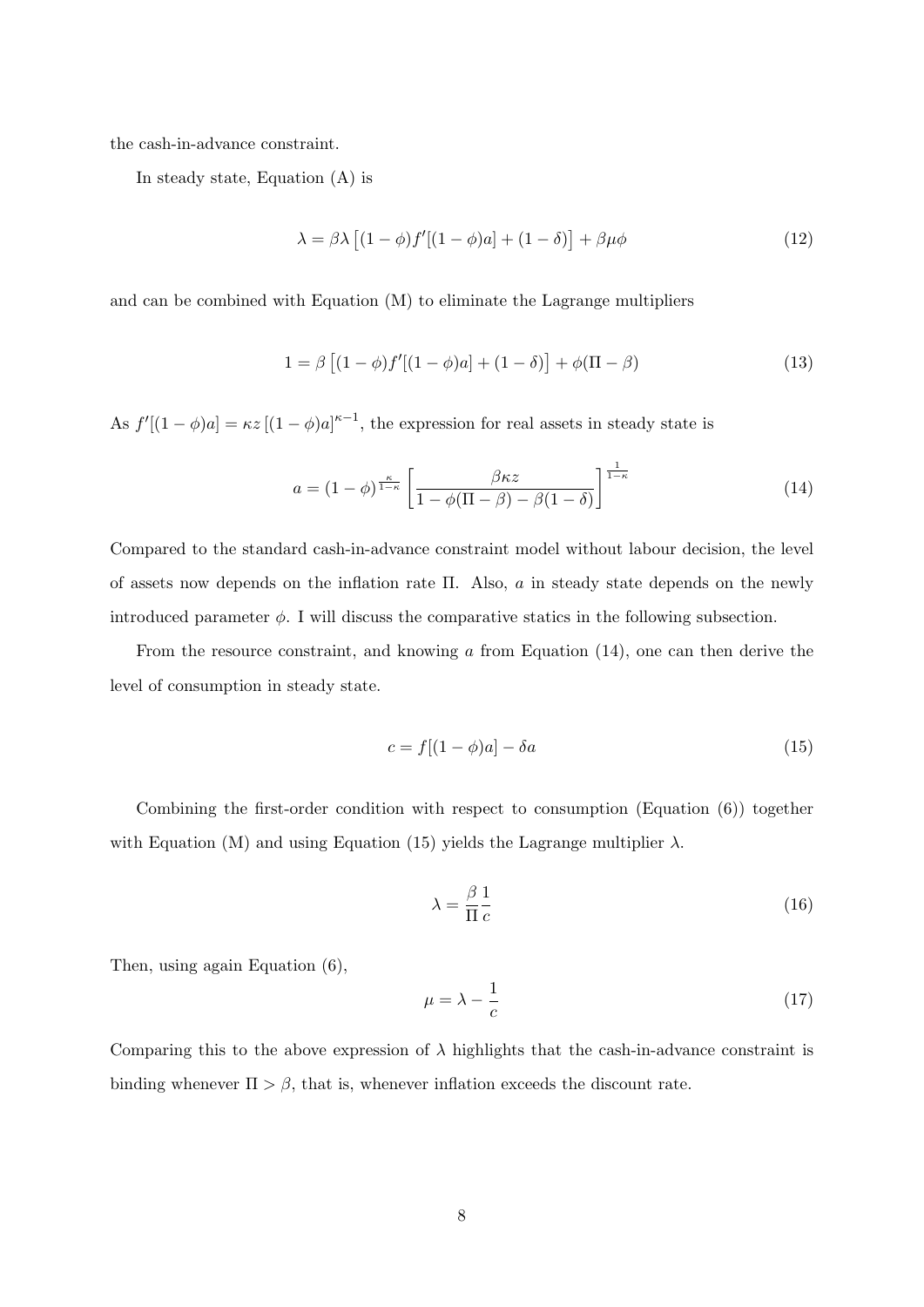#### 2.3 Comparative statics

Equation (A) describes the level of assets in steady state. First, I show that the level of the asset is strictly increasing in inflation, Π.

$$
\frac{da}{d\Pi} = (1 - \phi)^{-\kappa} \frac{\phi a}{1 - \kappa} > 0
$$
\n(18)

Since  $a > 0$ ,  $0 < \phi < 1$ , and  $0 < \kappa < 1$ , the expression in Equation 18 is unambiguously positive. The reason is that higher inflation induces a higher opportunity cost of money, as the cash-in-advance constraint requires to cover the consumption expenditures with money holdings from the last period. Since the real asset also provides liquidity services to some extent, the relative utility of the asset compared to money increases.

Equation (14) also allows to investigate how the steady state level of real assets depends on the parameter  $\phi$ . In any equilibrium where the agent's cash-in-advance constraint binds, the computation of the partial derivative  $\frac{da}{d\phi}$  indicates that for a wide range of sensible parameter values, the steady state level of real assets positively depends on  $\phi$ <sup>1</sup>. That is, the more liquid the asset is, the higher the amount of assets in steady state.

The fact that assets increase with  $\phi$  alone is not surprising, because the set up of the model imposes that with a higher  $\phi$ , the available amount of assets for productive uses decrease. Therefore, the interesting feature of the model is whether the amount of assets available for production,  $(1 - \phi)a$ , move with a change in  $\phi$ . The derivative is equal to

$$
\frac{\mathrm{d}(1-\phi)a}{\mathrm{d}\phi} = \frac{a}{1-\kappa} \left\{ -\frac{1}{1-\phi} + \frac{\Pi-\beta}{1-\phi(\Pi-\beta)-\beta(1-\delta)} \right\} \lessgtr 0 \tag{19}
$$

Whether  $(19)$  is positive or negative, depends crucially on the steady state money growth rate θ, and therefore the inflation rate, Π. Keeping all other parameters as given in Table 1, I find that  $\frac{da}{d\phi} > 0$  if the money growth rate exceeds the  $\underline{\theta} = 0.0238$ . For sufficient high steady state inflation then, production increases with  $\phi$ .

This can be justified by the fact that the asset bears a liquidity premium, in addition to the real return from production. However, whether the benefit from this liquidity services are big enough, depends on the cost that holding money involves. In particular, if inflation is

<sup>&</sup>lt;sup>1</sup>Details on the parameter range where  $\frac{da}{d\phi} > 0$  are reported in the Appendix.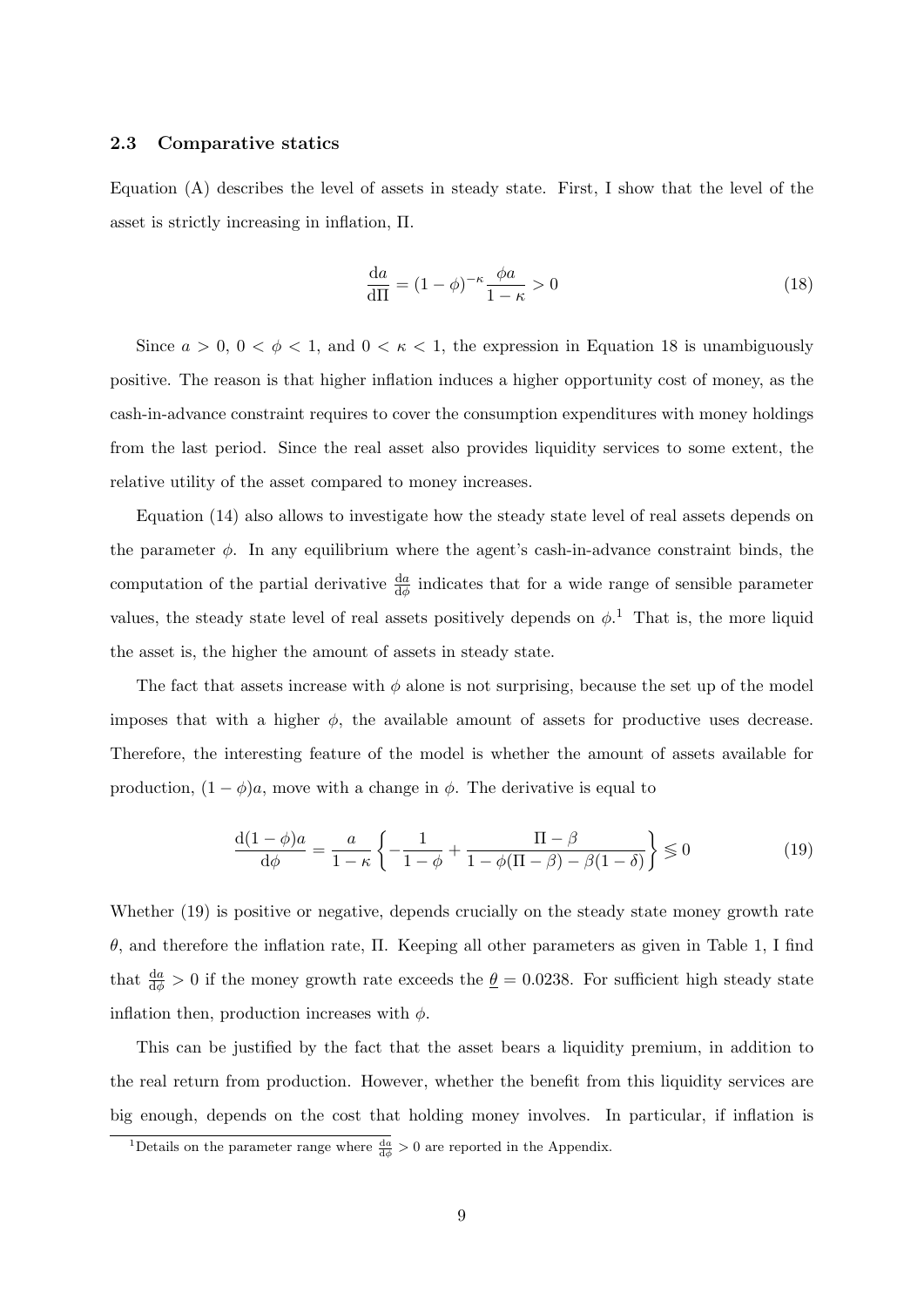sufficiently low, the inflation tax is low enough and the cost of increasing assets is too high. If instead inflation is sufficiently high, then the asset provides useful liquidity, and the household is willing to accept a lower marginal return on the asset.

To conclude the discussion of Equation (14), note that not all value of the parameters ensure a solution. The relevant part is the numerator in the expression, which has to be positive in order to yield a real solution. Figure 1 documents the area where particular values of the deep parameters  $\beta$ ,  $\delta$ ,  $\Pi$ , and  $\phi$  lead to a solution where  $a > 0$ .



#### 2.4 Calibration

The parameters are calibrated so that one period reflects a quarter. Where feasible, the values of the deep parameters are taken from Cooley and Hansen (1989) and are standard in the literature<sup>2</sup>. The particular choice of the log utility function already restricts the coefficient of risk aversion to be  $\sigma = 1$ . The discount factor  $\beta$ , the exponent in the production function  $\kappa$ , and the depreciation rate  $\delta$  are the same as used by Cooley and Hansen (1989).

The autoregressive coefficients on the technology and the money supply shock as well as the standard deviations of these shocks are taken over from Cooley and Hansen (1989).

<sup>2</sup>For example, King and Rebelo (1999) use a very similar specification.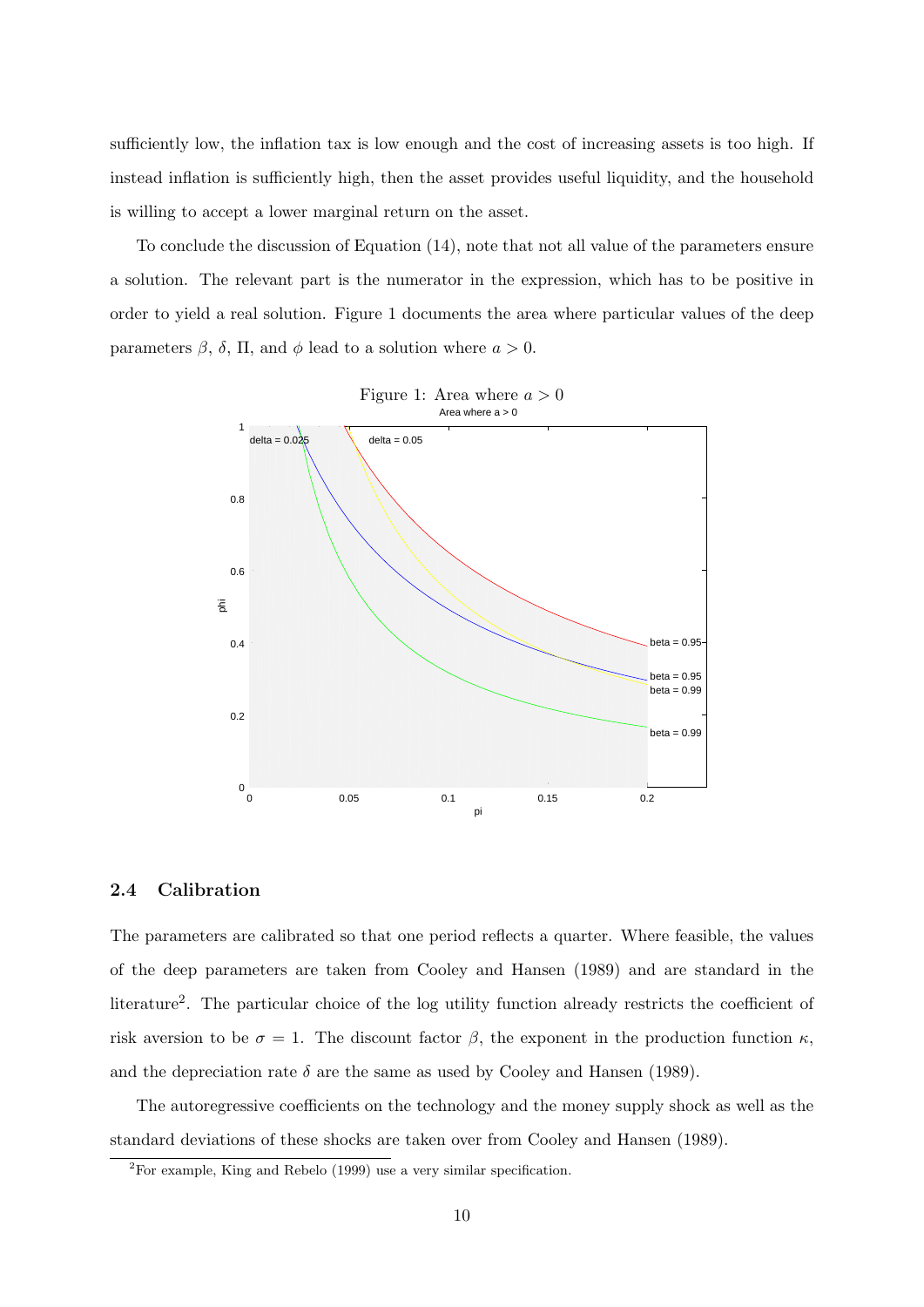The new parameter introduced in this model is  $\phi$ , and the calibration of this parameter is somewhat arbitrary. Ideally, one would estimate the parameter. However, in the absence of data on what fraction of assets are used to provide liquidity services, I will use alternative values  $\phi = 0.05$  and  $\phi = 0.1$  below.

| Variable   | Description                          | Value           |
|------------|--------------------------------------|-----------------|
| В          | Discount factor                      | 0.99            |
| δ          | Depreciation rate                    | 0.025           |
| $\kappa$   | Production function                  | 0.33            |
| $\theta$   | Growth rate of money supply          | 0.03            |
| Φ          | Liquidity parameter of asset         | $\{0.05, 0.1\}$ |
| $\rho_z$   | $AR(1)$ of Total Factor Productivity | 0.95            |
| $\rho_m$   | $AR(1)$ of money supply              | 0.48            |
| $\sigma_z$ | Std. deviation of technology shock   | 0.00721         |
| $\sigma_m$ | Std. deviation of money supply shock | 0.008           |

#### 2.5 Dynamics

I log-linearize the model around the steady state described above and solve the model using Dynare. In the following I will compare the impulse response functions to a positive technology and a positive monetary shock of the models for the specifications where  $\phi = 0$  (blue, solid line),  $\phi = .05$  (red, dashed line), and  $\phi = 0.1$  (green, dash-dotted line).

In each case, the linearised system starts at the steady state and is then subject to a one standard deviation technology  $(\varepsilon_t^z)$  or a monetary  $(\varepsilon_t^m)$  shock. The figures then show the evolution of the endogenous variables over time as deviations from the steady state.

#### 2.5.1 Productivity shock

The productivity shock affects the production function through total factor productivity.

$$
y = f[(1 - \phi)a] = z[(1 - \phi)a]^{\kappa}
$$

A positive productivity shock increases the amount of output for a given input.

Figure 2 shows the impulse response functions of the real variables (asset holdings and consumption) after a technology shock. Since the positive technology shock increases the marginal return of the asset, there is an immediate positive effect on asset holdings. With increasing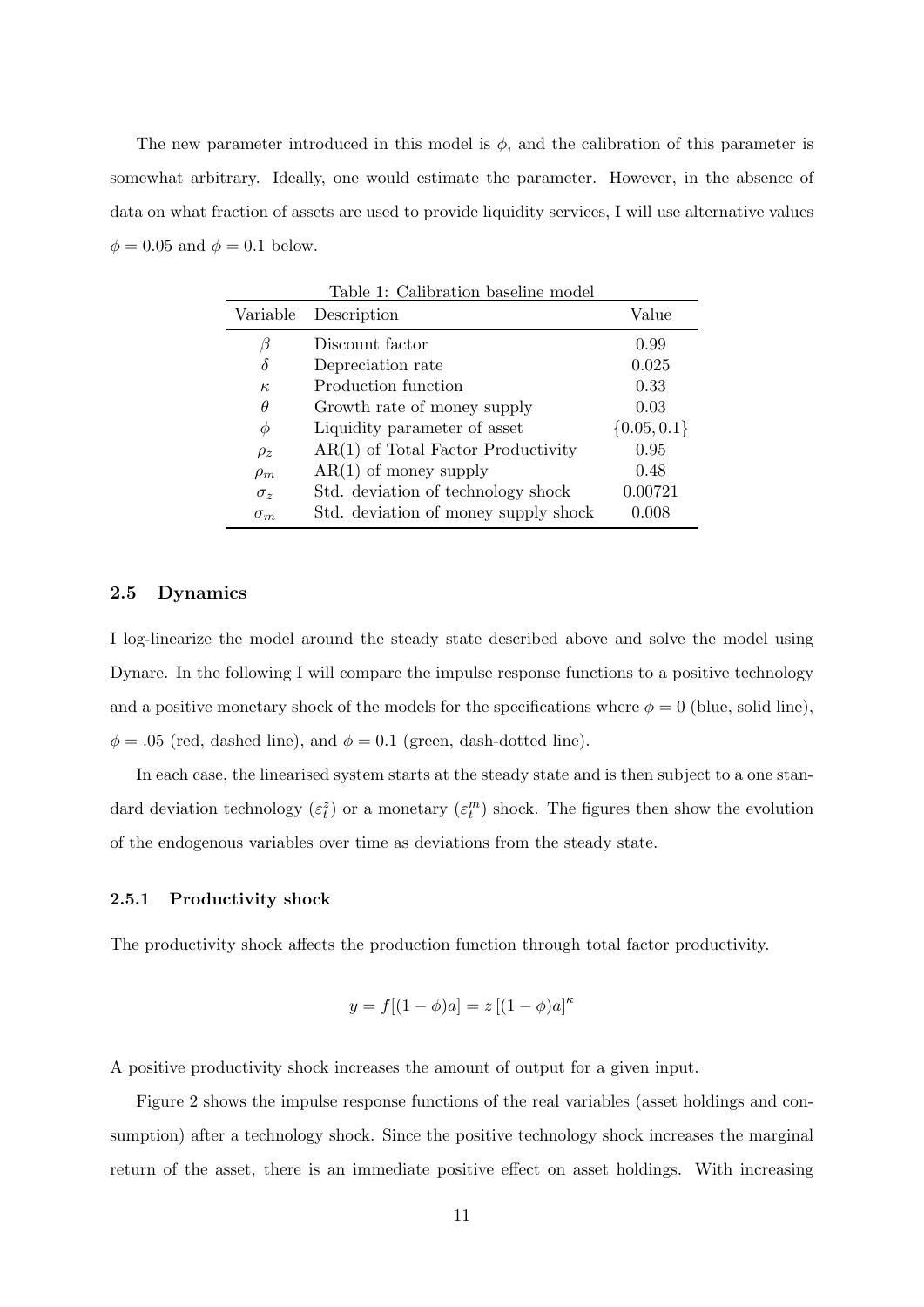

Figure 2: IRFs of real variables to technology shock

Notes: Impulse response functions to a positive one standard deviation technology shock. Both assets and consumption are shown as percentage deviations from their steady state values  $(0.01 = 1\%)$ .

production, also consumption can be increased by roughly the same percentage amount as the asset. The differences between the specifications of the model ( $\phi = \{0, 0.05, 0.1\}$  are rather small. With a higher  $\phi$ , the expansion of asset holdings increases. This is driven by the fact that the asset also carries the liquidity premium.

The response of the nominal variables to a technology shock are shown in Figure 3. In all three specifications, inflation drops immediately after the shock, but recovers quickly to the steady state level. Instead, the price level is more persistent. In all three specifications, the price level initially falls by about 0.5 percent. The initial drop is higher for the specification with  $\phi = 0.1$ . However, while the impulse response function of the price level for the models with  $\phi = 0$  and  $\phi = 0.05$ , this cannot be seen in the case of  $\phi = 0.1$ . The differences between the model specifications are mostly visible from the nominal interest. While in the case of  $\phi = 0$ , the nominal interest rate hardly moves (initially less than 0.01 percentage points, the increase is nearly sixfold for the specification with  $\phi = 0.1$ .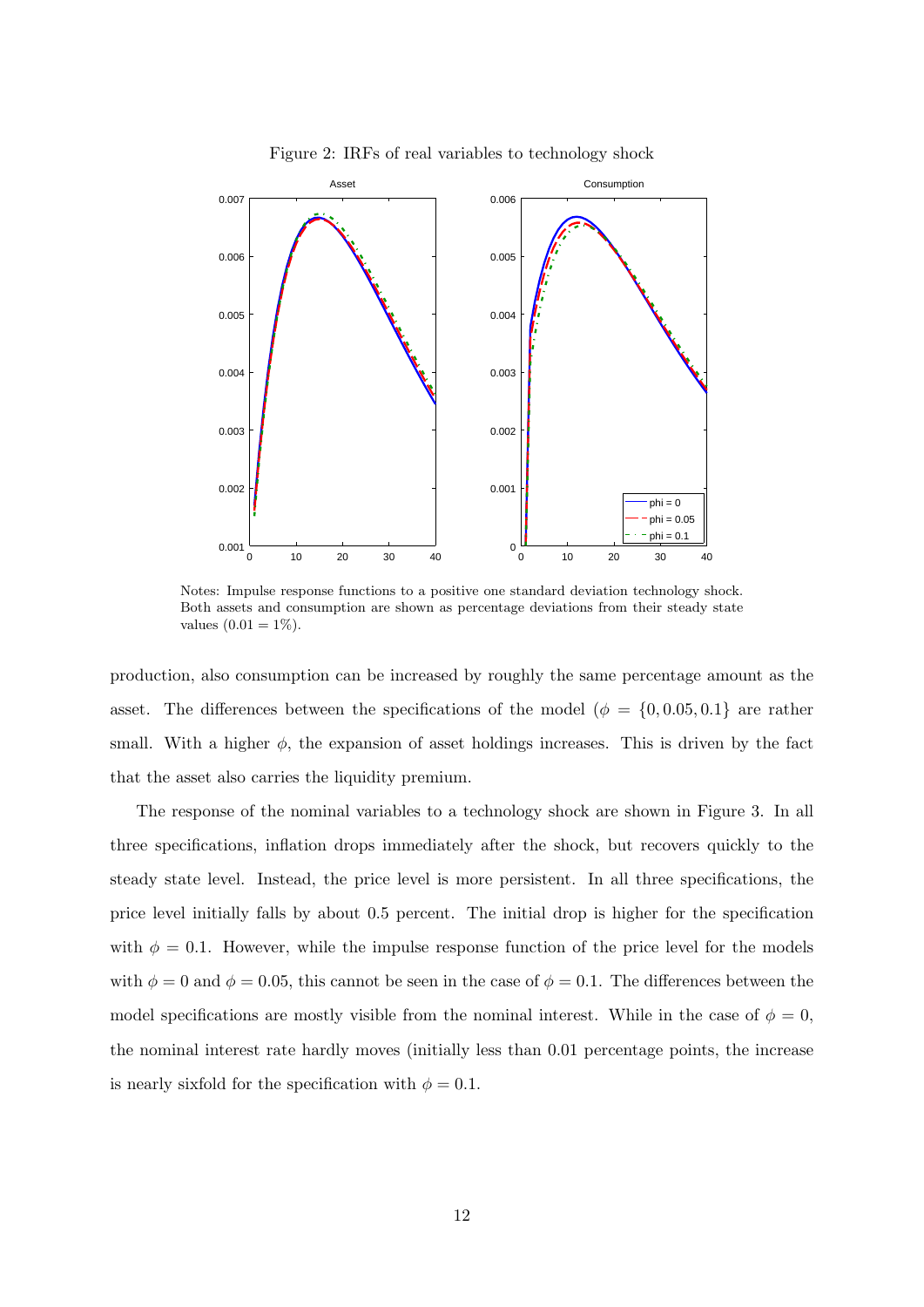

Figure 3: IRFs of nominal variables to technology shock

Notes: Impulse response functions to a positive one standard deviation technology shock. The nominal interest rate and inflation are shown as absolute deviations from their steady state values  $(0.01 = 0.01$  percentage points). The price level and the money supply are the percentage deviations from their steady state values  $(0.01 = 1\%$ .

#### 2.5.2 Monetary shock

Monetary policy in this model is described by Equation (8),

$$
\log M_{t+1} - \log M_t = (1 - \rho_m)\theta + \rho_m (\log M_t - \log M_{t-1}) + \varepsilon_t^m
$$

A positive monetary shock  $\varepsilon_t^m$  temporarily increases the growth rate of (nominal) money supply.

The initial aim of introducing a cash-in-advance constraint was to analyse the linkages between nominal and real variables and to study the effects of monetary policy. Here, monetary policy is simply described as the money supply growth rule and the shock to money supply growth. Figure 4 depicts the impulse response function of the real variables after a positive monetary shock. The left panel shows how the asset increases in response to the monetary shock, while the right panel indicates that consumption initially drops. The reason is that inflation is a tax on holders of money. In the absence of the cash-in-advance constraint, household's would not want to hold money. If the cost of holding money increases because of higher inflation, the household will try to substitute away from money. Due to the constraint they can not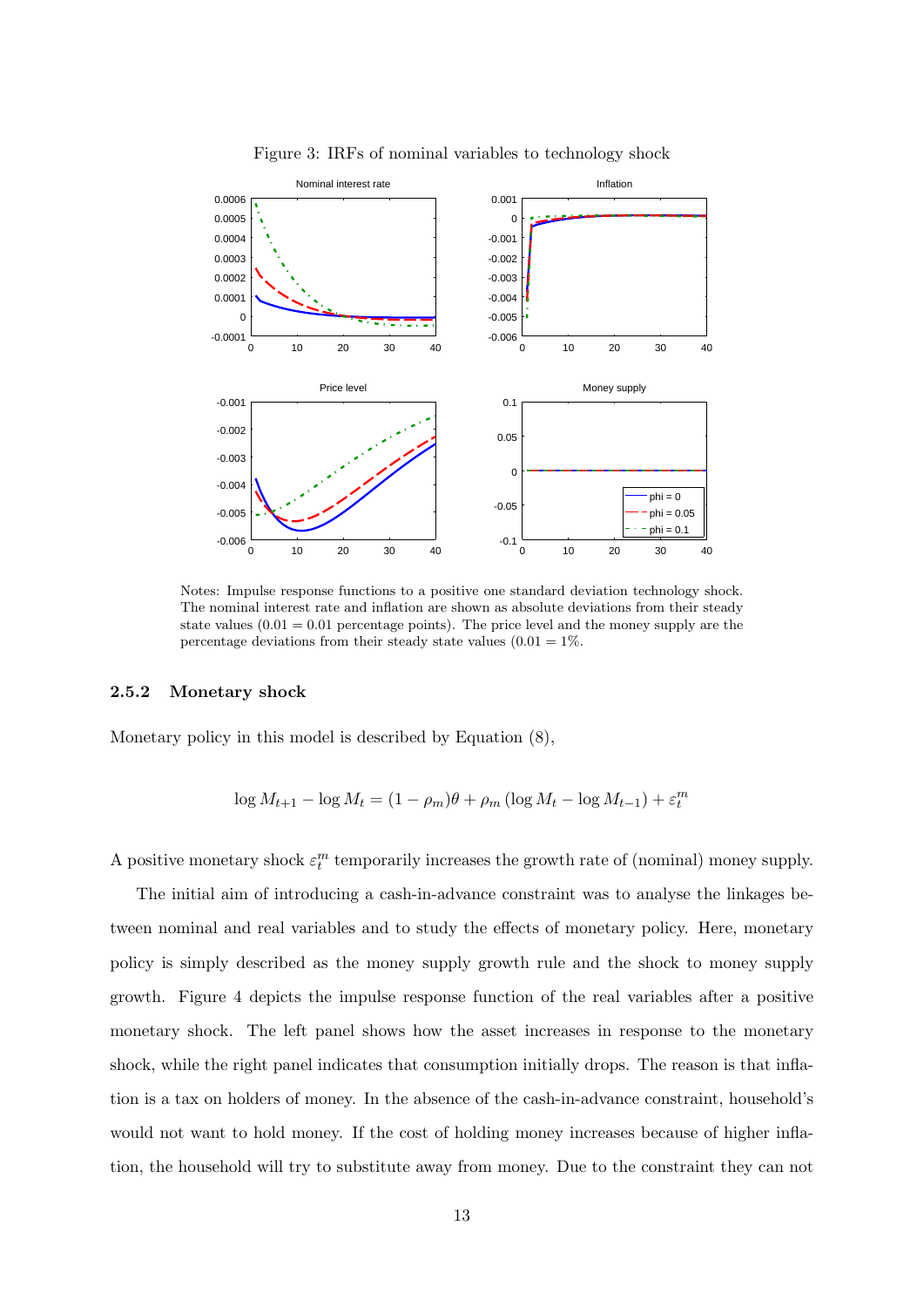

Figure 4: IRFs of real variables to money supply shock

Notes: Impulse response functions to a positive one standard deviation money supply shock. Both assets and consumption are shown as percentage deviations from their steady state values  $(0.01 = 1\%)$ .

substitute money for consumption, so the household will basically substitute money for investment. Therefore, consumption drops in the short-term, while assets increase. The differences between the three specifications are negligible for consumption, but more evident for the asset. For higher  $\phi$ , the asset increases less.

Finally, Figure 5 shows the impulse response functions of the nominal variables to a monetary shock. Money supply  $M$  increases briefly as a result of the shock, which in turn increases inflation. Since the  $AR(1)$  coefficient in the law of motion of money supply, takes on a value of  $\rho_m = 0.5$ , the effect of the shock dies out rather quickly. In particular, money supply and inflation are back to their steady state values after just 10 periods. The relative abundance of money drives down the price of the consumption good in monetary terms, therefore leading to a brief drop in the price level. By the Fisher equation, the nominal interest rate increases, as inflation increases and the real interest rate drops slightly (since the asset holdings increase, as documented above). This is consistent with the fact that nominal assets, such as the risk-free bonds, in times of high inflation must be remunerated with a higher nominal interest rate in order to establish an equilibrium.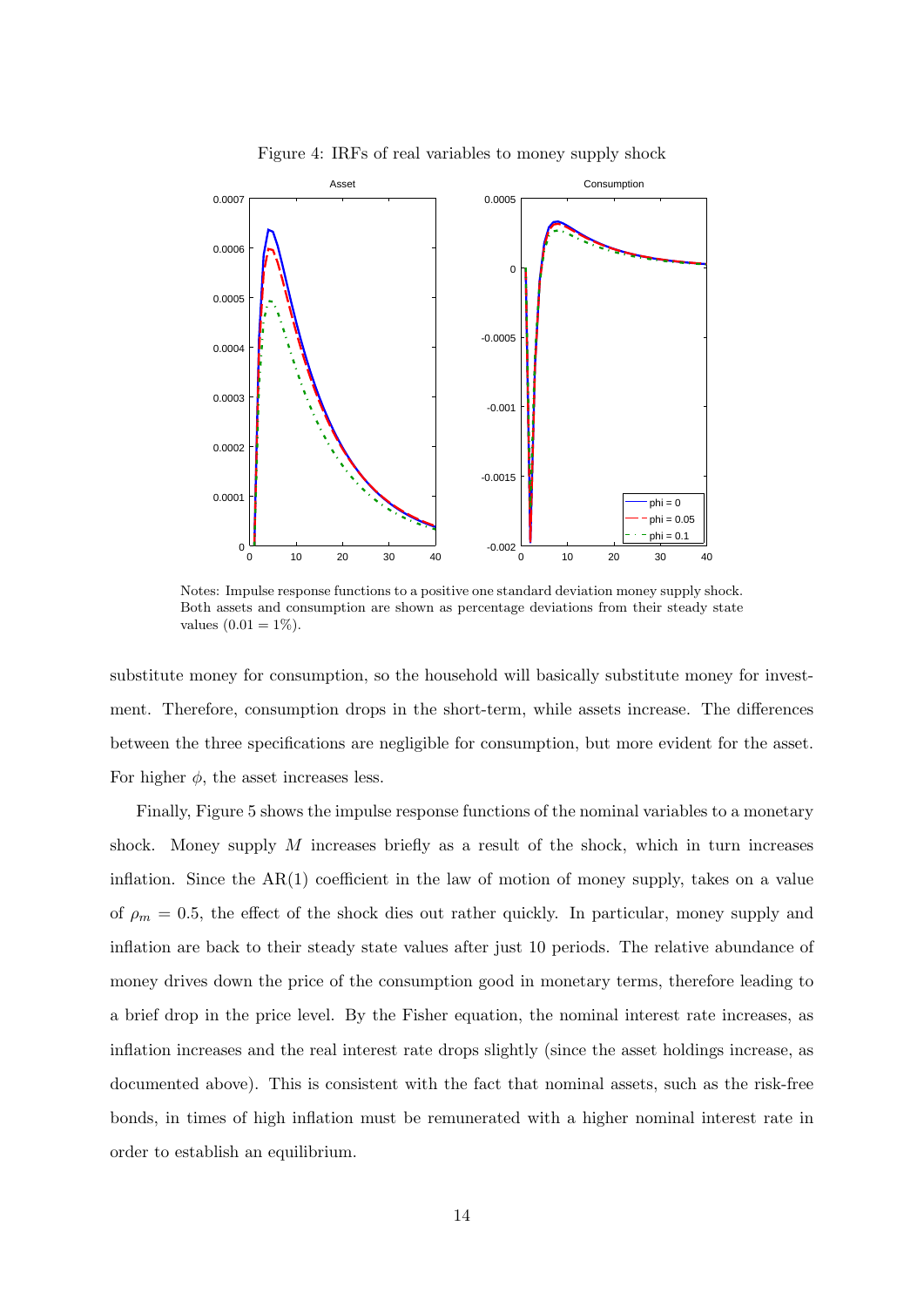

Figure 5: IRFs of nominal variables to money supply shock

Notes: Impulse response functions to a positive one standard deviation money supply shock. The nominal interest rate and inflation are shown as absolute deviations from their steady state values  $(0.01 = 0.01$  percentage points). The price level and the money supply are the percentage deviations from their steady state values  $(0.01 = 1\%$ .

Overall, the introduction of the liquid asset in the cash-in-advance model brings some interesting results. The differences are most notable for the nominal variables in response to a technology shock and for the real variables in response to a monetary shock. Other authors such as King and Watson (1996) have already pointed out that monetary shifts on output are small in cash-in-advance models. This also applies to the present model, especially for the specifications with positive  $\phi$ . The reason for the quasi-neutrality of money in the  $\phi > 0$  case is that the liquidity providing feature of the real asset makes the real asset respond even less to monetary shocks.

## 3 A shock to the liquidity of the real asset

Up to now it was assumed that the parameter  $\phi$  is constant and exogenous. In this section I extend the above model and allow  $\phi$  to vary over time. In particular, I assume that  $\phi$  follows the process

$$
\phi_t = (1 - \rho_\phi)\overline{\phi} + \rho_\phi \phi_{t-1} + \varepsilon_t^\phi
$$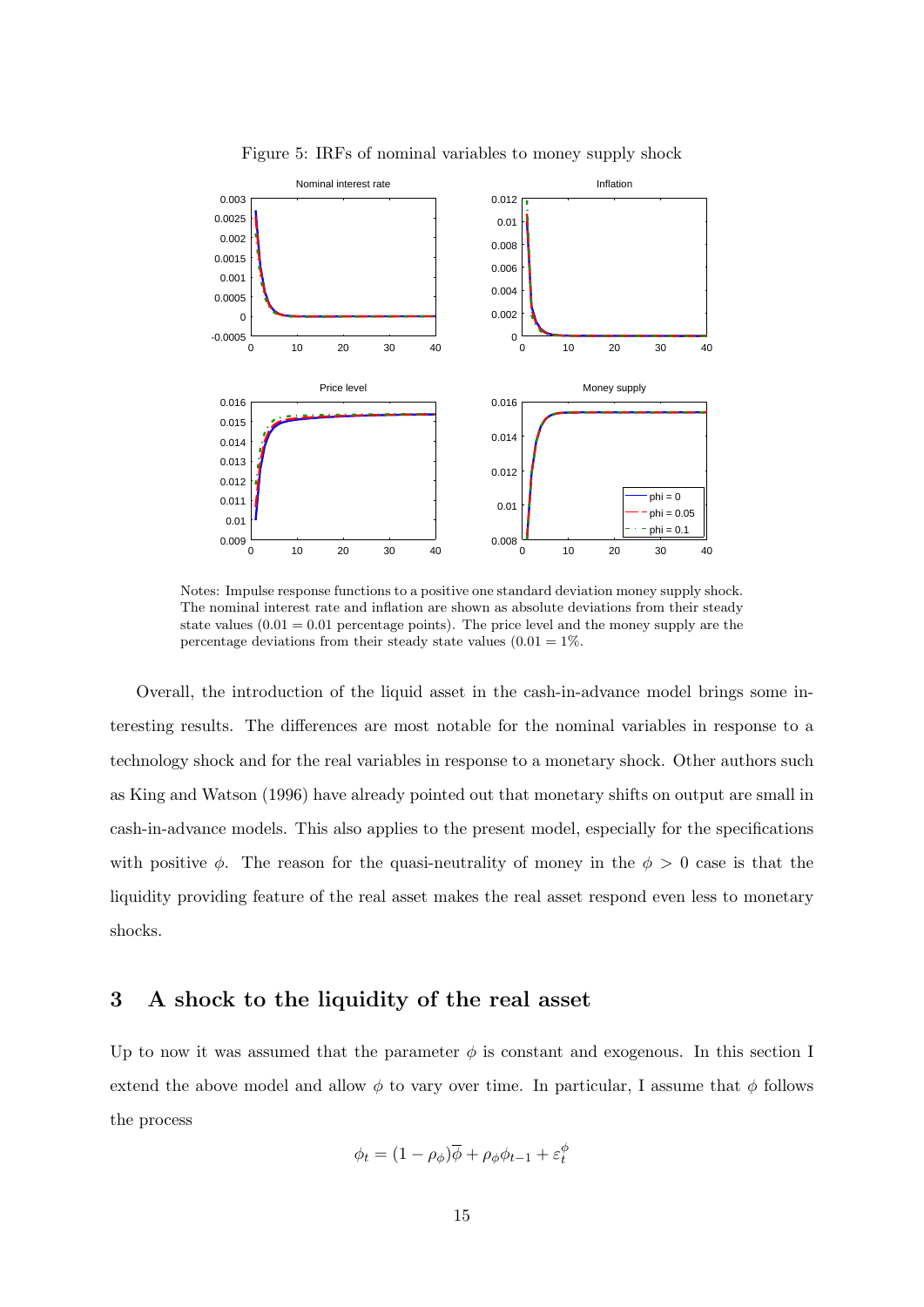

Figure 6: IRFs of real variables to  $\phi$ -shock

Notes: Impulse response functions to a positive 0.01 unit shock to  $\phi$ . Assets, output and consumption are shown as percentage deviations from their steady state values  $(0.01 = 1\%)$ .  $\phi$  is shown as absolute deviation from its steady state value.

The positive shock to  $\phi$  leads to a significant drop in asset holdings. At first, this seems counterintuitive, since the static analysis of the steady state value of assets in Equation (14) indicated that a depended positively on  $\phi$ . However, Figure 6 indicates the dynamic response to a temporary and unanticipated shock to  $\phi$ . In particular, although the higher  $\phi$  relieves the cashin-advance constraint, the immediate effect is that less assets are available for productive uses, which depresses output and therefore the available resources. The household reduces investment into the asset starkly, allowing it to expand consumption for a short period of time. However, the drop in investment must lead to a drop in the asset.

Figure 7 shows the impulse responses of the nominal variables to a shock to  $\phi$ . Notably, the price level and therefore inflation spike on impact.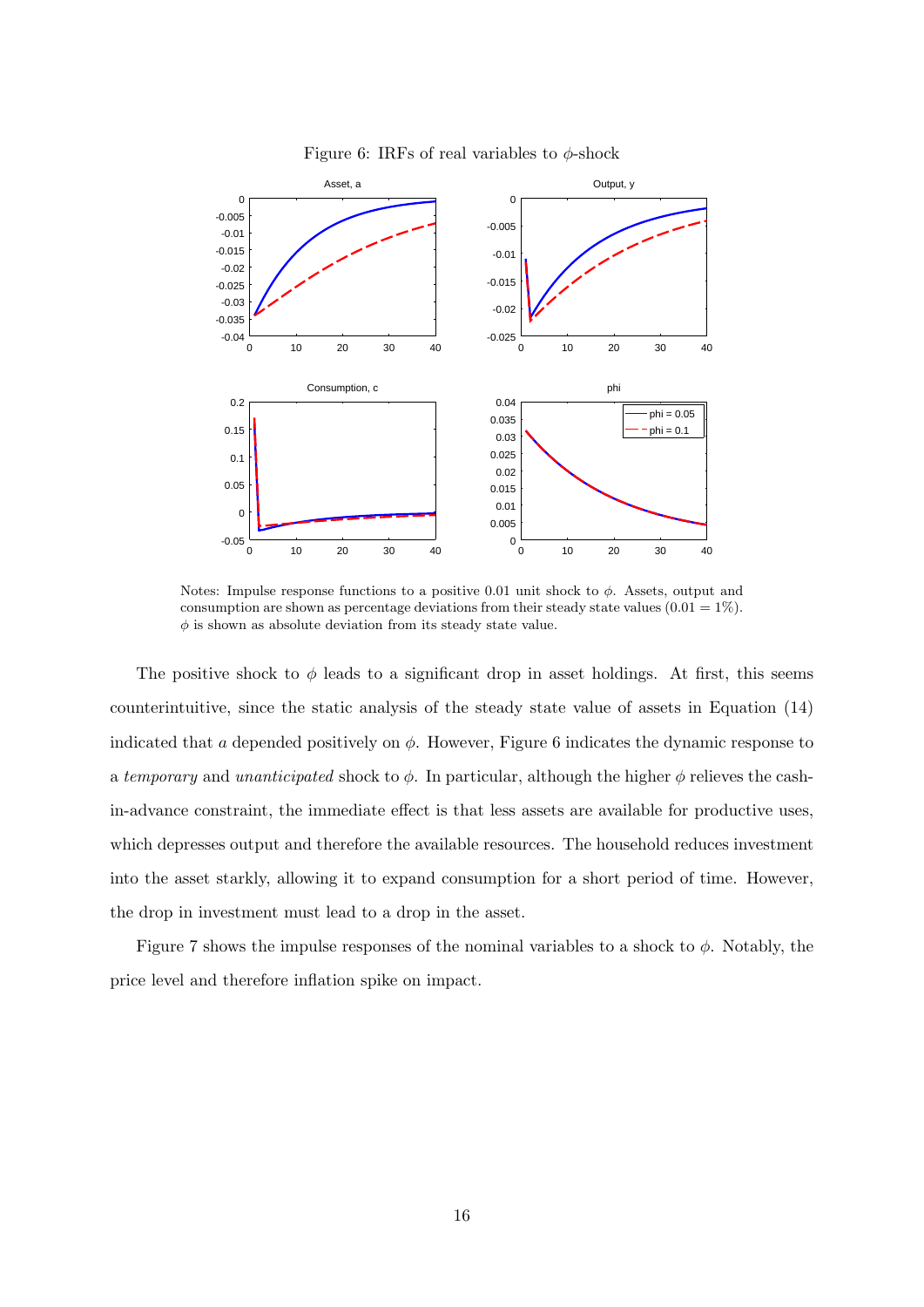

Figure 7: IRFs of nominal variables to  $\phi$ -shock

Notes: Impulse response functions to a positive 0.01 unit shock to  $\phi$ . The nominal interest rate and inflation are shown as absolute deviations from their steady state values  $(0.01 =$ 0.01 percentage points). The price level and the money supply are the percentage deviations from their steady state values  $(0.01 = 1\%)$ .

## 4 Conclusion

I presented a model which extends the standard cash-in-advance model originally proposed by Lucas (1982). In the standard model, the cash-in-advance constraint requires the representative household to hold money in order to purchase consumption goods. In the model presented here, money is not the only asset which can be used to purchase consumption goods. In particular, I allow that a certain fraction of the real asset can also be employed in such transactions. However, the fraction of the assets used in transactions is not available for consumption in the same period.

The proposed model offers additional features compared to the standard cash-in-advance model. In particular, the real asset is not only valued for its productive usage in the production sector, but there is a second component linked to the liquidity providing feature of the asset. The fact that the real asset can also be used to purchase consumption goods leads even in a risk-less steady state to a positive liquidity premium of the asset, if the inflation rate is high enough.

I also find that the mere fact of having a partially liquid asset does not affect the dynamic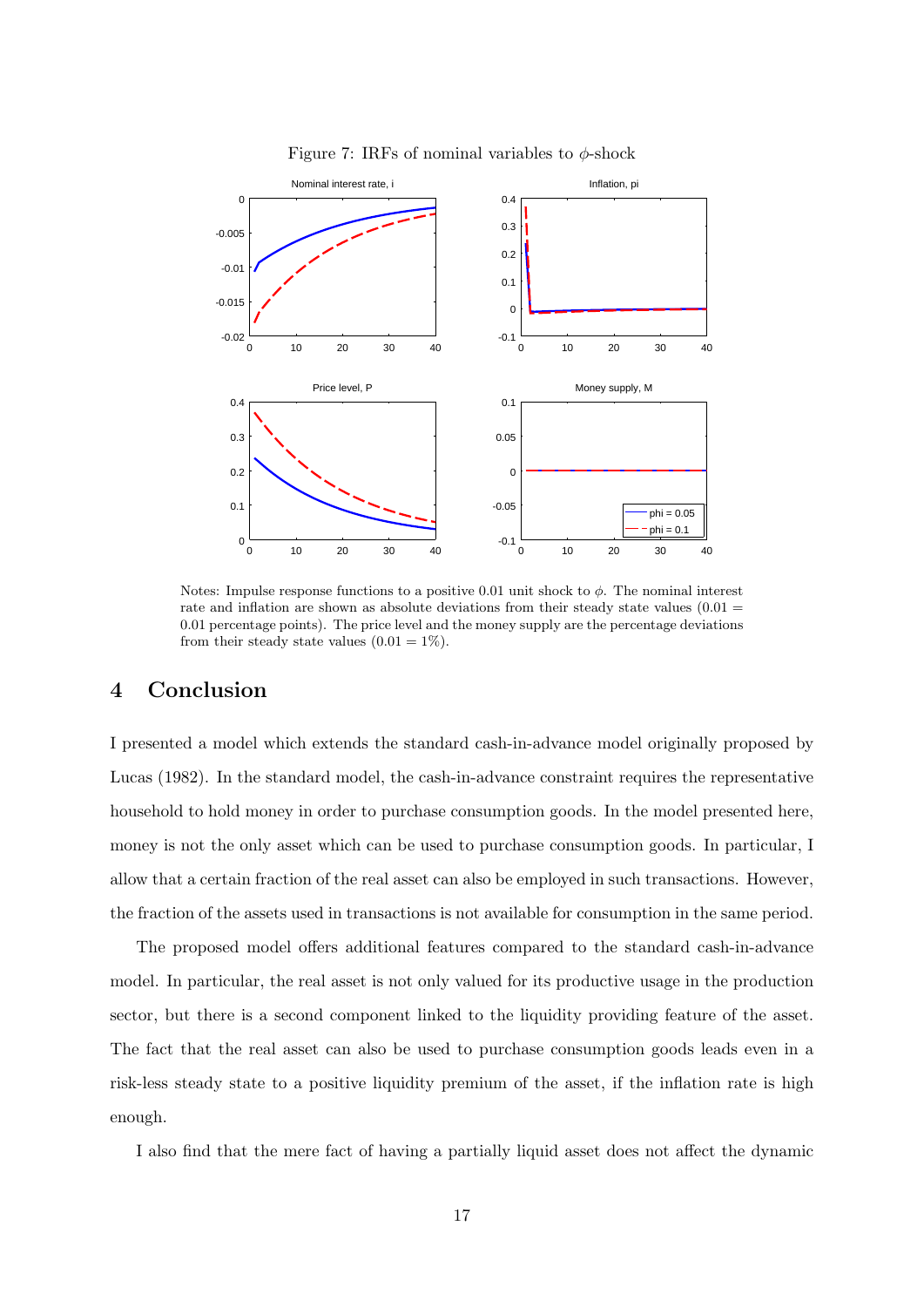response of real and nominal variables to a productivity or a monetary shock. In particular, it remains true that money remains nearly neutral, even with the introduction of the partial liquidity of the real asset. The only exception is the fact that the nominal interest rate reacts much stronger to the shocks. One important finding is that a shock to the fraction of the asset that can be used to purchase consumption goods does have relatively large effects on the real variables. For future research, it would be interesting to measure empirically how much variability in real variables can be explained by a varying  $\phi$ .

The model used in this paper excluded for simplicity many features now usually built into dynamic stochastic general equilibrium models. It would be interesting to investigate the effects of the liquidity providing feature in a more complete model, including for example a labourleisure decision. Also, one can think about a model where there are multiple real assets, each with a different degree of liquidity. Furthermore, the monetary policy side of the model could be more active. The question arises then, whether the monetary authority are able to (temporary or permanently) mitigate the effects of changes to the liquidity of the asset by monetary policy (conventional or not).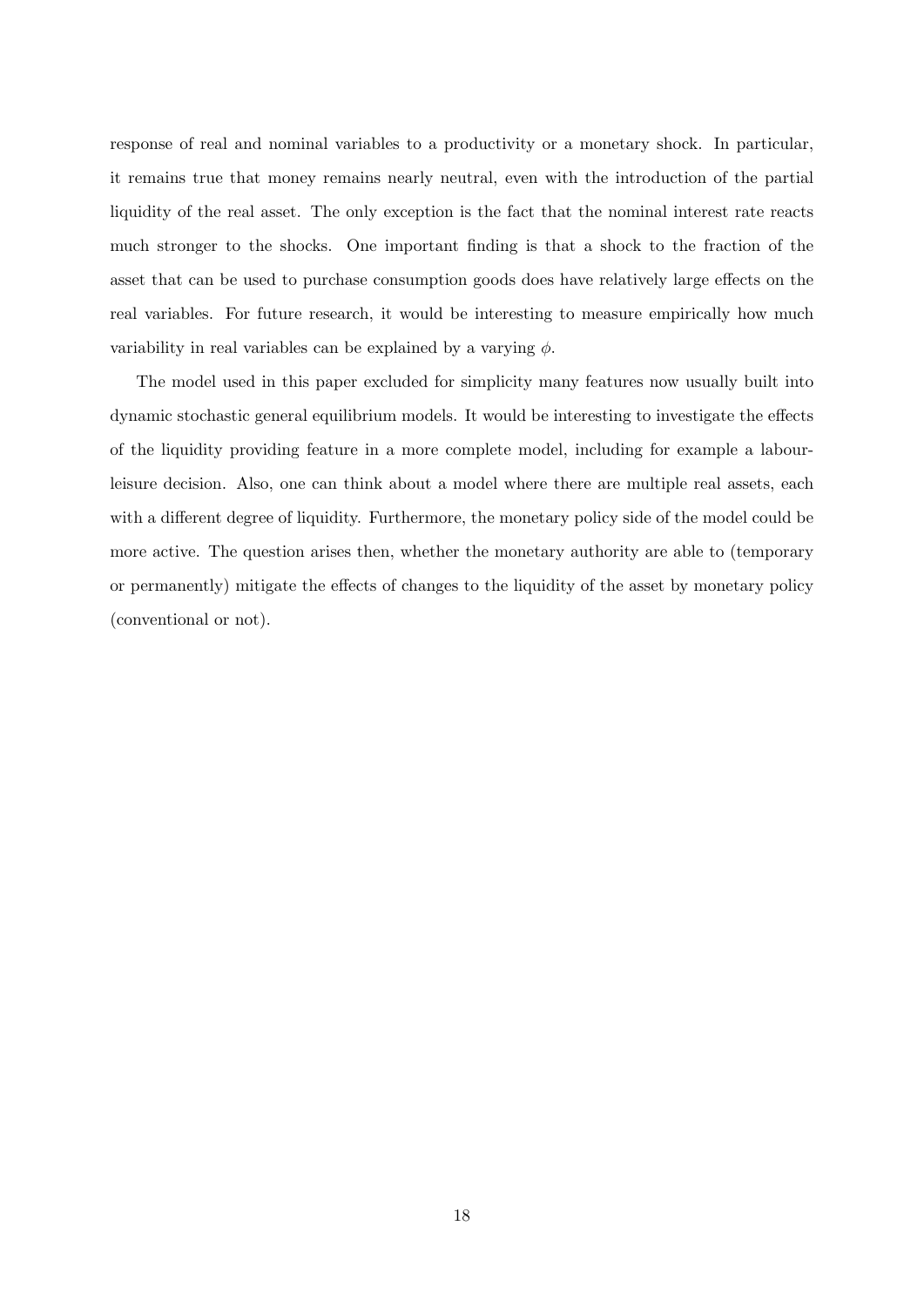## References

- Cooley, T. F. and Hansen, G. D. (1989). The inflation tax in a real business cycle model. American Economic Review, 79(4):733–48.
- King, R. G. and Rebelo, S. T. (1999). Resuscitating real business cycles. Handbook of macroeconomics, 1:927–1007.
- King, R. G. and Watson, M. W. (1996). Money, prices, interest rates and the business cycle. The Review of Economics and statistics, pages 35–53.
- Lagos, R. and Rocheteau, G. (2008). Money and capital as competing media of exchange. Journal of Economic Theory, 142(1):247–258.
- Lucas, R. E. (1982). Interest rates and currency prices in a two-country world. Journal of Monetary Economics, 10(3):335–359.
- Lucas, R. E. and Stokey, N. L. (1987). Money and interest in a cash-in-advance economy. Econometrica, 55(3):491–513.
- Sargent, T. J. and Wallace, M. (1983). A model of commodity money. Journal of Monetary Economics, 12(1):163–187.
- Svensson, L. E. (1985). Money and asset prices in a cash-in-advance economy. The Journal of Political Economy, pages 919–944.